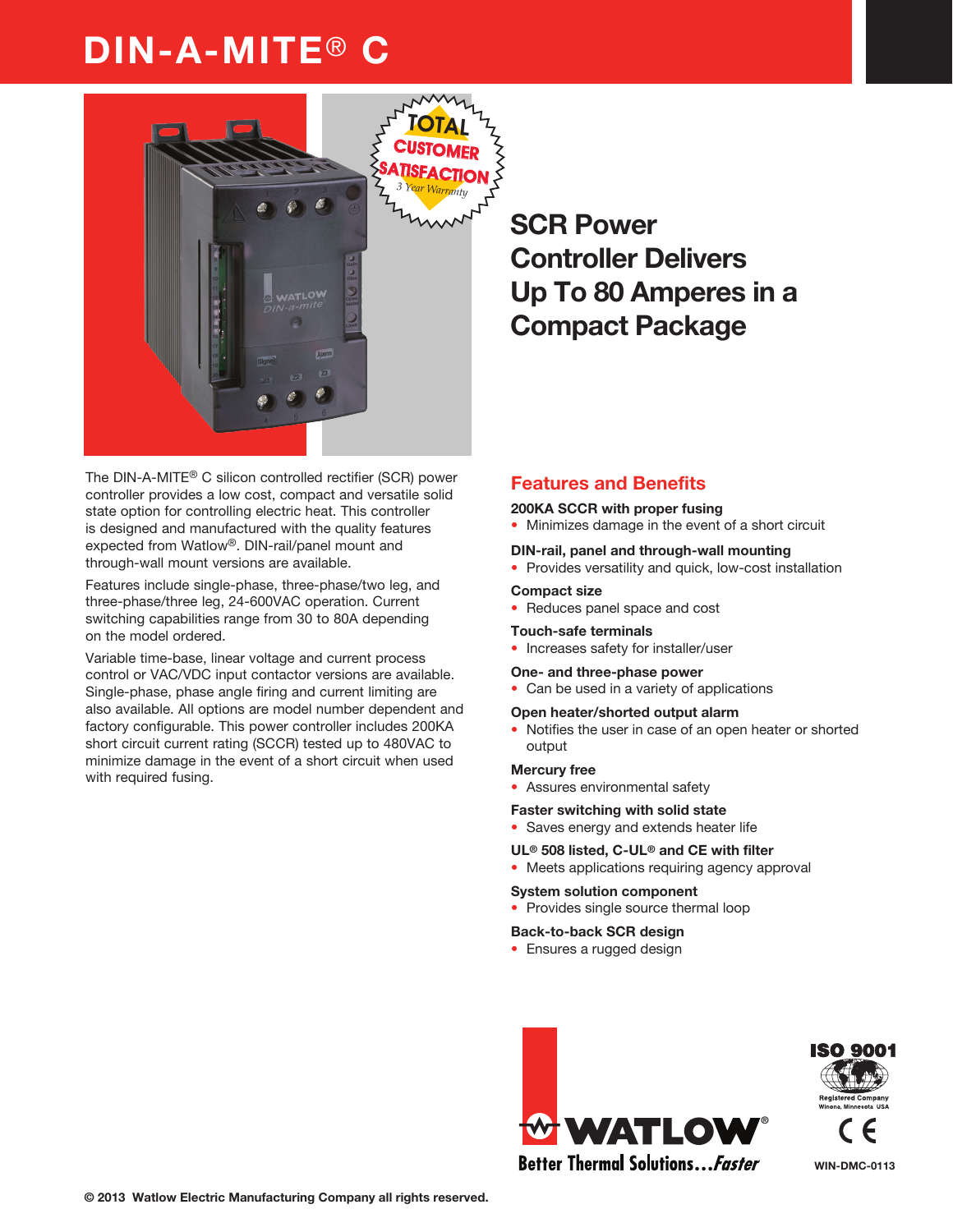### **Specifications**

### Operator Interface

- Control input and indication light
- Alarm output and indication light
- Current limit indication LED

### Amperage Rating

- See output rating curves on the next page
- Max. surge current for 16.6ms, 1,350A peak
- Max.  $I<sup>2</sup>t$  for fusing is 9100A $2s$
- Latching current: 200mA min.
- Holding current: 100mA min.
- Fan current: 0.14A for 24VDC; 0.12A for 120VAC; 0.06A for 240VAC
- Off-state leakage 1mA at 77°F (25°C) max.
- Power dissipation: 1 watt per ampere per leg switched
- 200KA SCCR, Type 1 and 2 approved with the recommended fusing; see user manual

### Line Voltage

- 24 to 48VAC units: 20.4VAC min. to 53VAC max.
- 100 to 240VAC units: 48VAC min. to 265VAC max.
- 277 to 600VAC units: 85VAC min. to 660VAC max.
- 100 to 120VAC, 200 to 208VAC, 230 to 240VAC, 277VAC, 400VAC, 480VAC, 600VAC, +10/-15%, 50 to 60Hz independent ±5% (control options L, P and S)

### Alarms (zero cross models only)

### Shorted SCR Alarm Option

• Alarm state when the input command signal is off and a 10A or more load current is detected by the current transformer (two turns required for 5A and three turns for 2.5A)

### Open Heater Alarm Option (Control Option S only)

• Alarm state when the input command signal is on and the load current detected by the current transformer is 20% less than customer adjusted set point

### Alarm Output

- Energizes on alarm, non-latching
- Triac 24 to 240VAC, external supply with a current rating of 300mA @ 77°F (25°C), 200mA @ 122°F (50°C), 100mA @ 176°F (80°C) and a holding current of 200µA with a latching current of 5mA typical

### Agency Approvals

CE with proper filter:

204/108/EC electromagnetic compatibility directive EN 61326-1: industrial immunity Class A emissions not suitable for Class B environments

Phase angle and phase angle with current limit (control options P and L) are not CE approved for conducted or radiated emissions

2006/95/EC low voltage directive EN 50178 safety requirements installation category III, pollution degree 2

- UL<sup>®</sup> 50 Type 4X enclosure, Class 1, Div. 2 per ANSI/ISA 12.12.01. Through-wall heat sink models T4 File 184390
- UL® 508 listed and C-UL® File E73741
- Shock and vibration tested to IEC 60068-2-32
- Vibration tested to IEC 60068-2-6

### Control Input Terminals

- Compression: will accept 24 to 16 AWG (0.2 to 1.5 mm2) wire
- Torque to 4.4 in. Ib (0.5 Nm) max. with a  $\frac{1}{8}$  in. (3.5 mm) blade screwdriver

### Line and Load Terminals

- Compression: will accept 14 to 3 AWG  $(2.5$  to 25 mm<sup>2</sup>) wire
- Torque to 24 in. Ib (2.7 Nm) max. with a  $1/4$  in. (6.4 mm) blade screwdriver, or a type 1A, #2 Pozi driver

### Operating Environment

- See the output rating curve chart on next page
- 0 to 90% RH (relative humidity), non-condensing
- Storage temperature: -40 to 185°F (-40 to 85°C)
- Operating temperature: -29 to 176°F (-34 to 80°C)
- Insulation tested to 3,000 meters

### DIN-Rail Mount

• DIN EN 50022, 35 mm by 7.5 mm

### Back-Panel Mount

• Four mounting holes No. 6 to No. 8 (M3 to M4) fastener

### Through-Wall Mount

See page 4 for through-wall panel cutout (Note: Mount cooling fins vertically.)

### Additional Specifications for Contactors and Time Proportional Controllers

### Control Mode, Zero-Cross

- Control option C: VDC input, contactor output
- Control option K: VAC input, contactor output
- To increase service life on contactor models, the cycle time should be less than three seconds
- Control option F: 4 to 20mA DC input, variable time-base control output

### Control Input

- AC contactor: 24VAC ±10%, 120VAC +10/-25%, 240VAC +10/-25% @ 25mA max. per controlled leg
- DC contactor: 4.5 to 32VDC: max. current @ 4.5VDC is 6mA per leg, add 2mA per LED used to the total current
- Loop-powered linear current 4 to 20mA DC: loop-powered, control option F0 only, no more than three inputs connected in series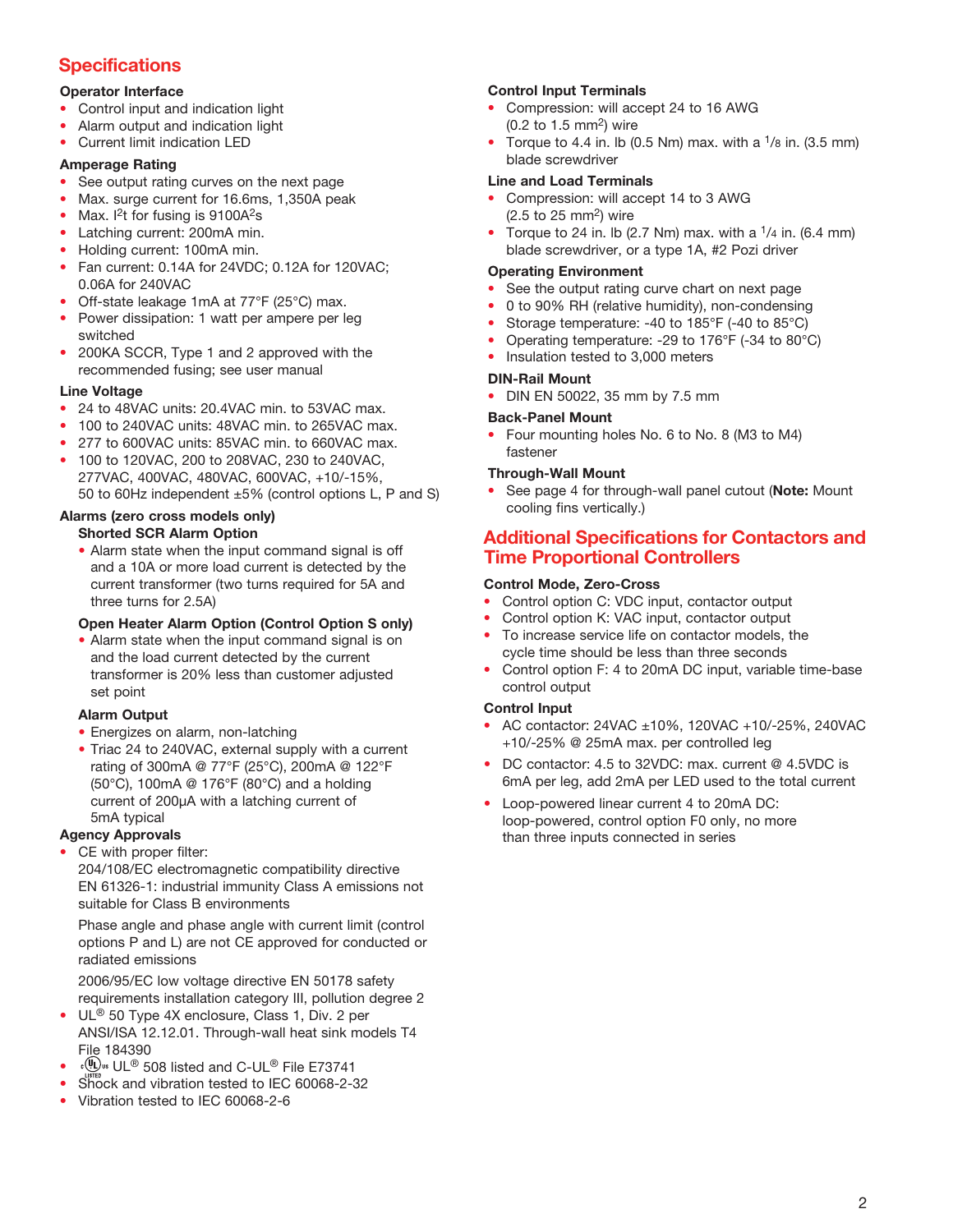### Additional Specifications for Phase Angle, Phase Angle with Current Limit, and Single-Cycle, Variable Time-Base

### **Operation**

- With control option S (single-cycle, variable time-base) the output is not on for more than one consecutive AC cycle below 50% power and not off for more than one consecutive AC cycle above 50% power
- Phase angle control, single-phase only

#### Control Input

- 0 to 20mA, 4 to 20mA, 0 to 5VDC, 1 to 5VDC and 0 to 10VDC
- Input impedance 250Ω for 4mA to 20mA, 5kΩ for linear voltage input

#### Output Voltage

• 100 to 120VAC, 200 to 208VAC, 230 to 240VAC, 277VAC, 400VAC, 480VAC and 600VAC, ±10%

### Linearity (Control Option S)

• ±5% input to output power over 0 to 100% of span between calibration points

#### Linearity (Control Options P and L)

• ±5% input to output power, as referenced to a sinusoidal power curve, between calibration points

#### Resolution

• Better than 0.1% of input span with respect to output change

#### Soft Start (Control Options P and L) Typically:

- 5 seconds soft start on power up
- Soft start on thermostat overtemperature
- Soft start on  $\frac{1}{2}$  cycle drop out detection
- 1 second soft start on set point change

#### **Options**

- Manual control kit (1kΩ potentiometer) 08-5362
- Alarm option is not available on control options P or L

Specifications are subject to change without notice.

### Output Rating Curves

#### **DIN-A-MITE Style C Ratings at 100% On**





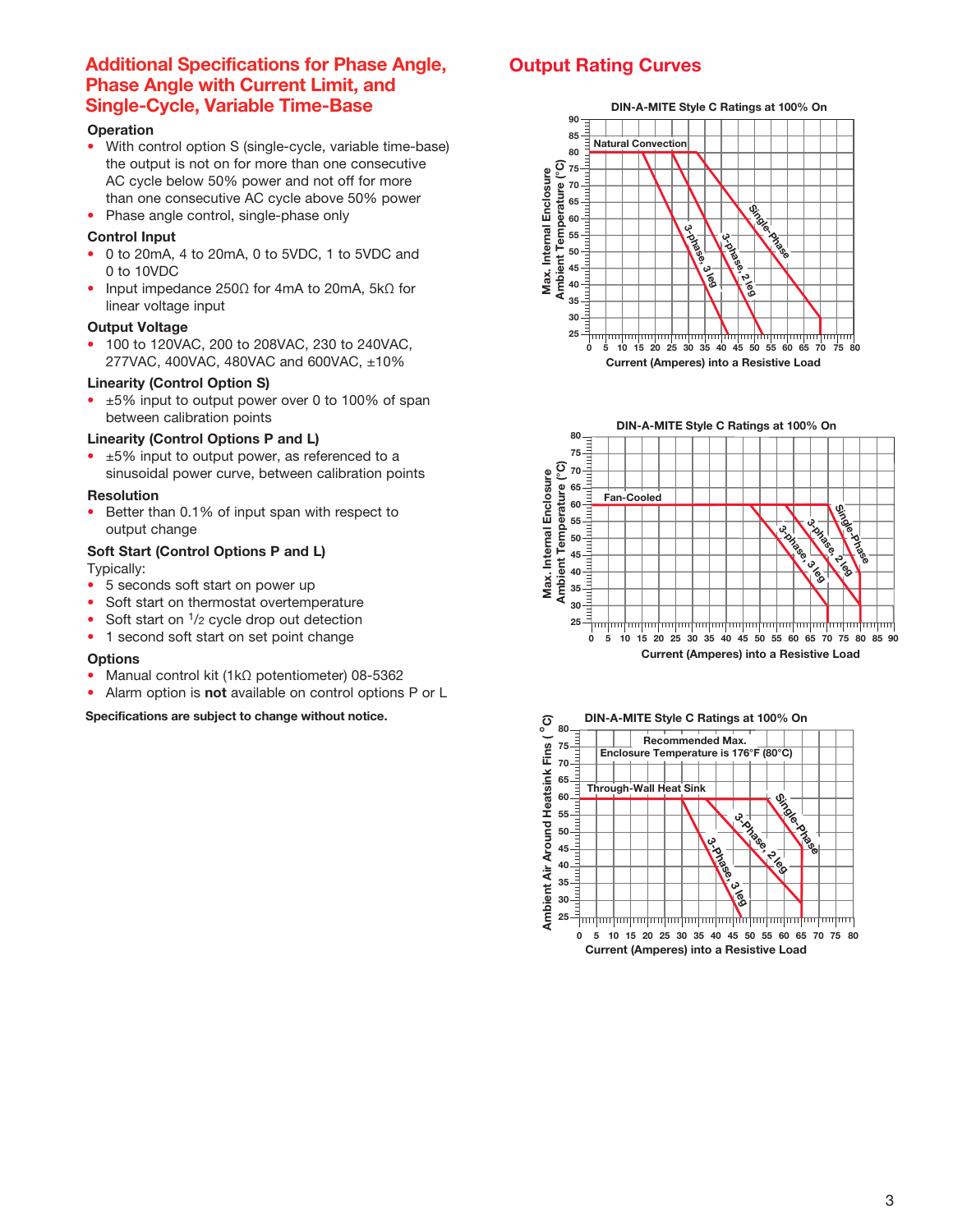### Dimensions—Natural Convection, DIN-rail/Panel Mount



### Dimensions—Fan Cooled, DIN-rail/Panel Mount



### Dimensions—Natural Convection, Through-Wall Mount $\Phi$



 $\Phi$  With the potential for high through-wall heat sink temperatures, application may require a touch-safe shield.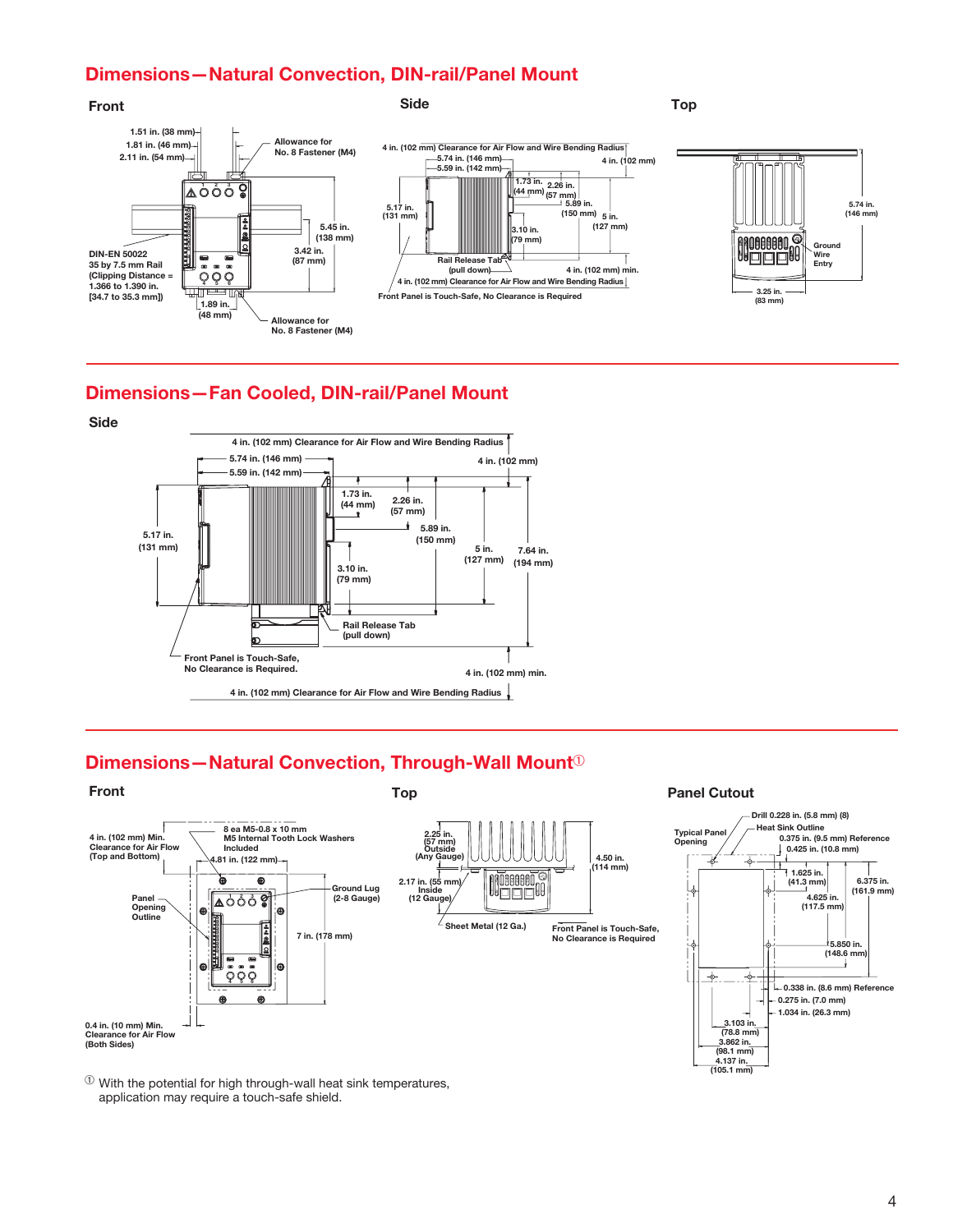### Extended Heater and Power Controller Life with Variable Time-Base

With variable time-base control, the power controller automatically adjusts the time-base and output power with respect to the command signal. Accelerated life testing shows that variable time-base control significantly reduces expansion and contraction of the heater element. This extends heater and power controller life while improving process temperature control. This saves money on heaters, downtime and maintenance.

### Loop-Powered or Transformer Powered

### Loop-Powered

By using a temperature controller's 4-20mA process output signal as the power supply for the DIN-A-MITE input, the cost of the power controller can be reduced. With control option F0 the 4-20mA control signal simultaneously powers the DIN-A-MITE's internal electronics and provides the input command signal.

### Transformer-Powered

DIN-A-MITE controllers with single-cycle, variable time-base or phase angle outputs (control options L, P and S) detect the power line zero cross with a transformer that also powers their internal electronics. These units can be controlled manually with a potentiometer or automatically with a temperature controller using any of the control options: 4-20mA, linear voltage (0-5,1-5 and 0-10VDC).

### Loop-Powered, Variable Time-Base Output

**Models: DC\_ \_ - \_ \_F0 - \_ \_ \_ \_**

*20% Power Output:* 3 AC cycles on, 12 cycles off



*50% Power Output:* 3 AC cycles on, 3 cycles off

| ___ | ___<br>__ | _ | ___<br>- |  |
|-----|-----------|---|----------|--|
|     |           |   |          |  |

### *80% Power Output:* 12 AC cycles on, 3 cycles off



With loop-powered, variable time-base control, the minimum on or off time is three cycles.

### Phase Angle Output

**Models: DC1\_ - \_ \_ [L, P] \_ - 0\_ \_ \_**



Phase angle control (control options L and P) is infinitely variable over the period of the AC sine wave. It provides a variable voltage and/or current output. The phase angle circuitry is transformer powered and accepts a linear voltage, current or potentionmeter input.

### Single-Cycle, Variable Time-Base Output

**Models: DC\_ \_ - \_ \_S\_ - \_ \_ \_** 

*25% Power Output:* 1 AC cycle on, 3 cycles off



*50% Power Output:* 1 AC cycle on, 1 cycle off



With single-cycle, variable time-base control, at 50 percent power, the output is on for one cycle and off for one cycle. At 25 percent, it is on for one cycle and off for three cycles. Under 50 percent, the output is not on for more than one consecutive cycle; over 50 percent the output is not off for more than one consecutive cycle.

### Semiconductor Fuses for Applications through 600VAC

| <b>Fuse Part Number</b> |               |                                   |  |  |
|-------------------------|---------------|-----------------------------------|--|--|
| <b>Fuse Rating</b>      | <b>Watlow</b> | <b>Cooper Bussman<sup>®</sup></b> |  |  |
| 40A                     | 17-8040       | <b>FWP-40A14F</b>                 |  |  |
| 50A                     | 17-8050       | <b>FWP-50A14F</b>                 |  |  |
| 63A                     | 17-8063       | FWP-63A22F                        |  |  |
| 80A                     | 17-8080       | <b>FWP-80A22F</b>                 |  |  |
| 100A                    | 17-8100       | <b>FWP-100A22F</b>                |  |  |

| <b>Fuse Holder Part Number</b> |               |                       |  |  |
|--------------------------------|---------------|-----------------------|--|--|
| <b>Fuse Rating</b>             | <b>Watlow</b> | <b>Ferraz Shawmut</b> |  |  |
| 40A                            | 17-5114       | <b>US141I</b>         |  |  |
| 50A                            | 17-5114       | <b>US141I</b>         |  |  |
| 63A                            | 17-5122       | <b>US2211</b>         |  |  |
| 80A                            | 17-5122       | <b>US2211</b>         |  |  |
| 100A                           | 17-5122       | US <sub>2211</sub>    |  |  |

### Combined Branch Protection and Semiconductor Fuses for Applications through 480VAC

| <b>Fuse Part Number</b>            |                |                             |  |
|------------------------------------|----------------|-----------------------------|--|
| <b>Fuse Rating</b><br>125% of Load | <b>Watlow</b>  | Cooper Bussman <sup>®</sup> |  |
| 20A                                | 0808-0325-0020 | <b>DFJ-20</b>               |  |
| 30A                                | 0808-0325-0030 | DFJ-30                      |  |
| 40A                                | 0808-0325-0040 | $DFJ-40$                    |  |
| 50A                                | 0808-0325-0050 | DFJ-50                      |  |
| 63A                                | 0808-0325-0060 | DFJ-60                      |  |
| 80A                                | 0808-0325-0080 | <b>DFJ-80</b>               |  |
| 100A                               | 0808-0325-0100 | <b>DFJ-100</b>              |  |

| <b>Fuse Holder Part Number</b> |                |                             |  |
|--------------------------------|----------------|-----------------------------|--|
| <b>Fuse Rating</b>             | <b>Watlow</b>  | Cooper Bussman <sup>®</sup> |  |
| 20 and 30A                     | 0808-0326-1530 | CH30J1i                     |  |
| 40 to 63A                      | 0808-0326-3560 | CH60J1i                     |  |
| 80 and 100A                    | 0808-0326-7010 | J601001CR                   |  |